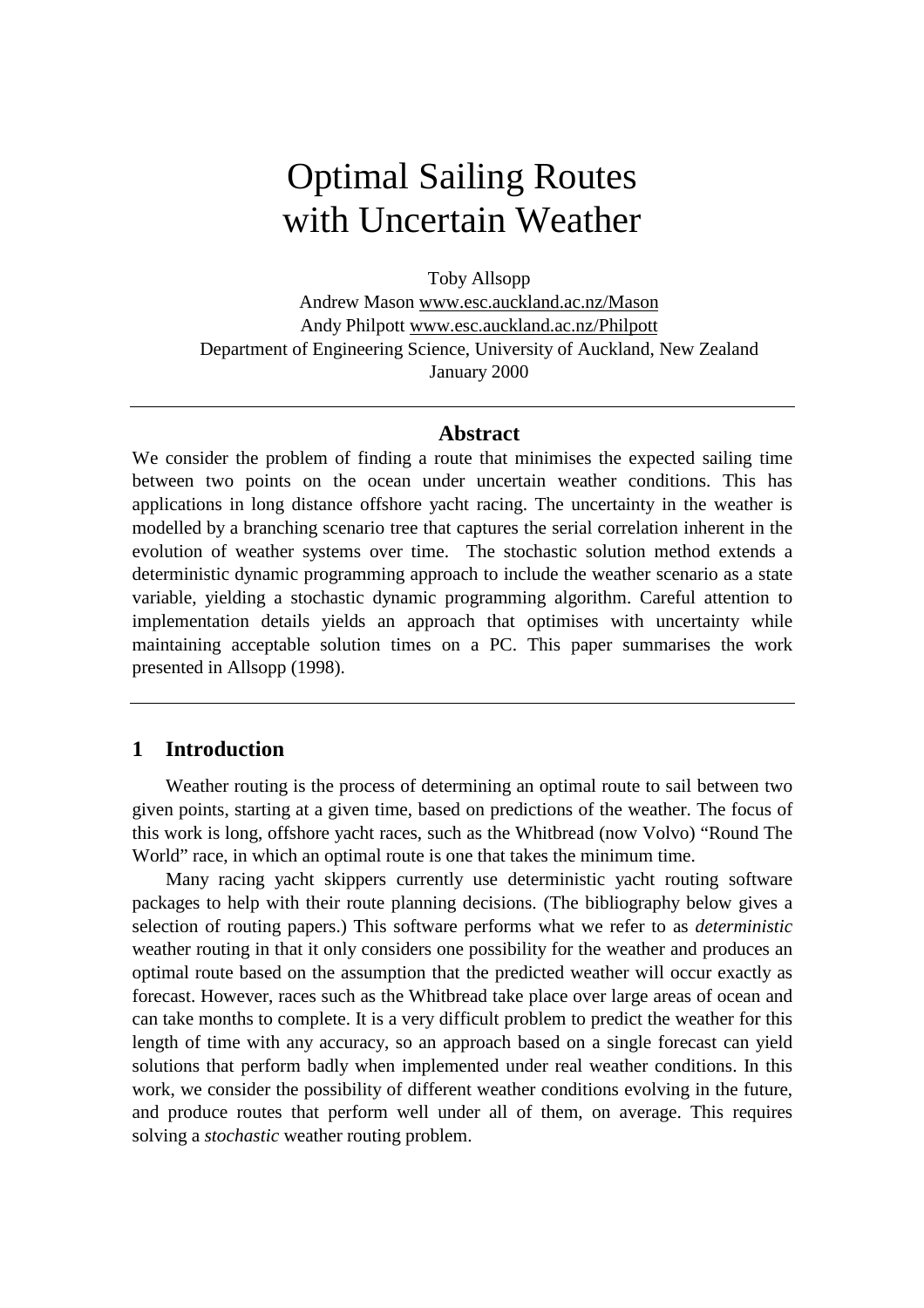#### **2 Yacht Modelling**

The speed of a yacht is determined by many factors, including wind strength, true wind angle, current, waves, and sail settings. These can be broken down into environmental factors, such as wind and current, and controllable factors, such as sail choice and trim. It is assumed that, for any given environmental conditions, the controllable factors will be set so as to maximise the speed of the yacht. Given this assumption, the speed at which a yacht sails is dependent upon the wind strength and the boat's heading relative to the wind. The maximum speed at which a yacht can sail for a given true wind angle and true wind speed is difficult, if not impossible, to determine analytically. This information is instead generated by numerical velocity prediction programs and on-the-water measurements and takes the form of a discrete set of triples giving true wind angle, true wind speed, and boat speed. Interpolating between known values can then give predicted maximum speeds for any true wind angle and true wind speed. Figure 1 is a typical 'polar plot' showing this data.



*Figure 1 Velocity prediction polar plot for true wind angles from 0º to 180º and true wind speeds from 0 to 20 knots. Note that the speed drops to zero as the boat heads closer to the wind. This plot was produced using the Kiwitech analysis software (KiwiTech 2000).*

Because the wind direction and speed varies with time *t* and location **x**, we model it as a vector field  $w(x,t)$ . Figure 2 shows the "wind barbs" view (Dey, 1998) sailers typically use when viewing wind fields. A typical weather forecast gives a set of discrete wind fields at evenly spaced time intervals. In a traditional deterministic forecast, there is only one wind field forecast provided for each time. To calculate predicted yacht speeds, the discrete wind fields are interpolated in time and space and then fed as input to a 'polar plot' lookup function.

In addition to the wind field, we also need data on the water currents  $c(\mathbf{x},t)$  as this impacts on the boat's effective velocity. It is relatively easy to get very accurate forecasts for currents, and so we assume that full deterministic current information is available. By combining wind and current information, we can now determine the boat's effective velocity at any point and time for any chosen heading.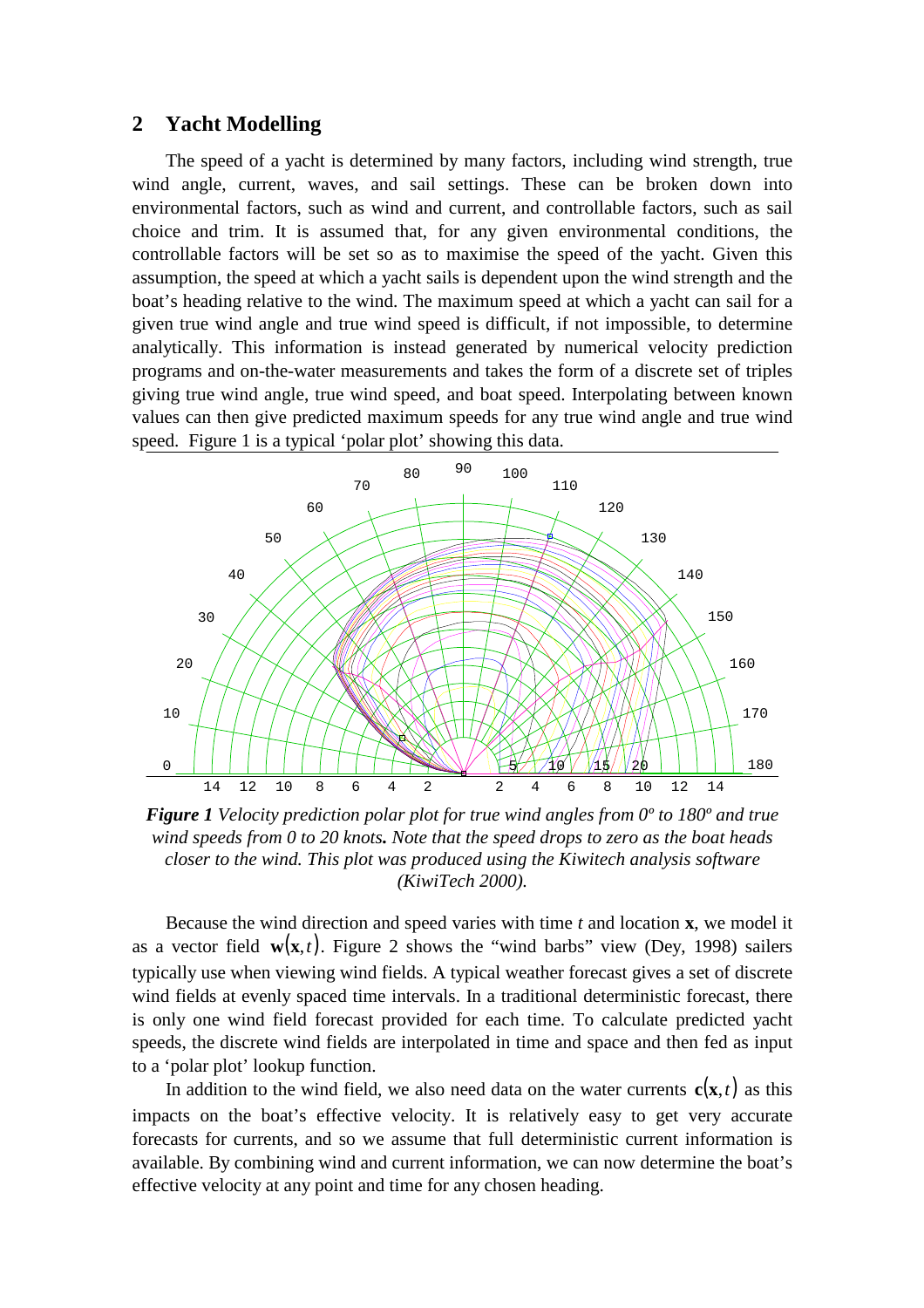

*Figure 2 Example of a wind field demonstrating how the weather evolves over time from (a) through (b) to (c). The lines indicate wind direction; the wind speed is shown by the number and size of the barbs on the lines.*



*Figure 3: A visualisation of the underlying deterministic dynamic program with time shown as an explicit state. The labels give (node index, time).*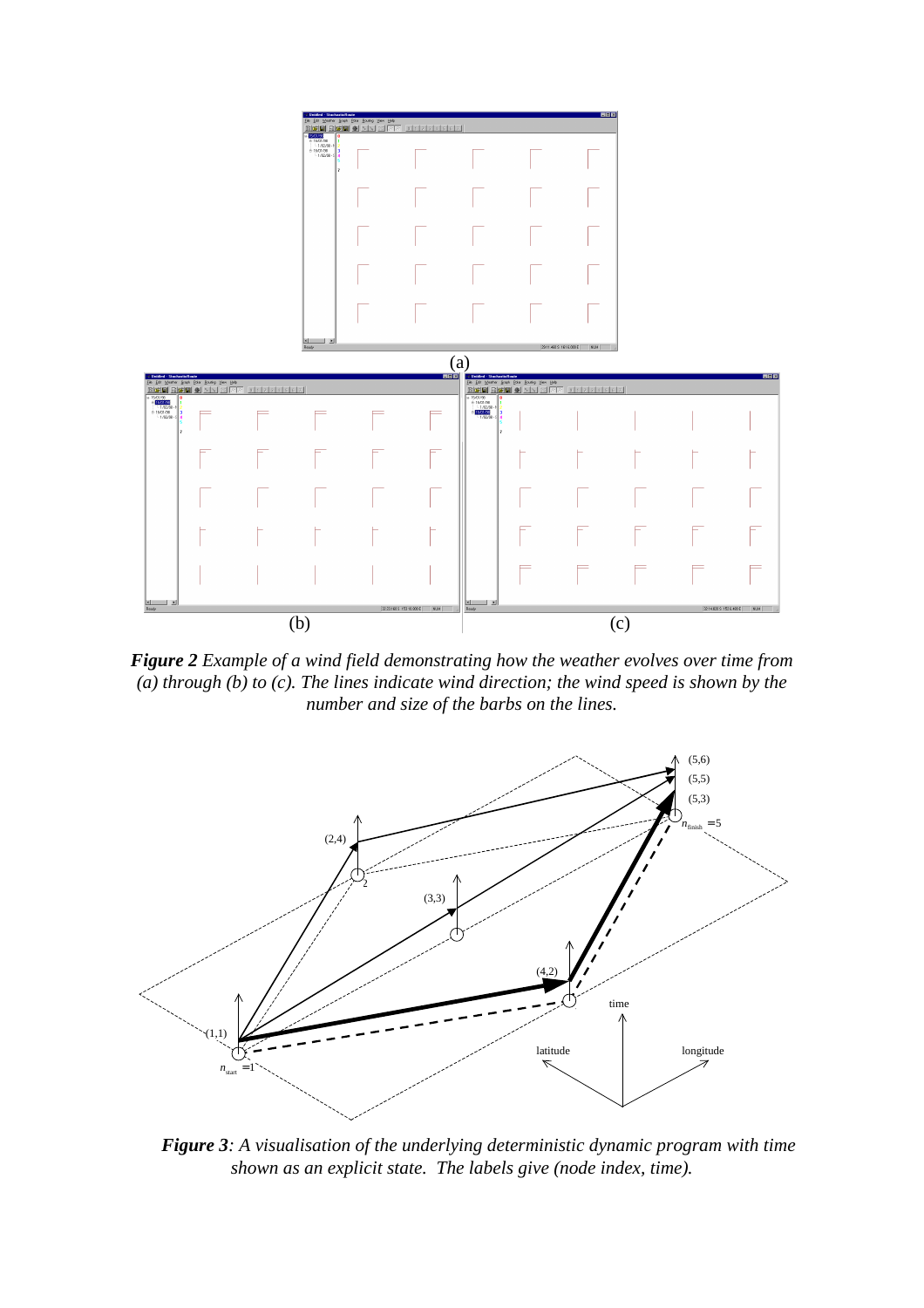#### **3 Deterministic Routing**

In deterministic routing we seek the route to sail from the start to the finish that minimises the time taken, assuming perfect knowledge of the weather. The parameters that define the problem are start and finish positions  $\mathbf{x}_{\text{start}}$  and  $\mathbf{x}_{\text{finish}}$ , start time  $t_{\text{start}}$ , and wind  $w(x,t)$  and current  $c(x,t)$  at each location **x** and time *t*. If we discretise the race area into a set of directed arcs and nodes, we can then determine the time  $c_{\text{arc}}(i, j, t(i))$ required to travel from node *i* to node *j* assuming a start time of  $t(i)$  at node *i*. This time calculation takes into account the sideways motion of a yacht known as leeway which causes the boat direction to vary from its heading. It also allows for tacking as the boat heads to windward.

To determine the optimal path in our discretised network, we use the following dynamic programming recursion. This recursion includes an explicit (discretised) time state to handle the start-time-dependent travel times.

$$
f^{*}(i,t) = \begin{cases} 0, & i = n_{\text{finish}} \\ \min_{j \in \Gamma_{i}} [c_{\text{arc}}(i, j, t) + f^{*}(j, t + c_{\text{arc}}(i, j, t))] & \text{otherwise} \\ j^{*}(i, t) = \arg \min_{j \in \Gamma_{i}} [c_{\text{arc}}(i, j, t) + f^{*}(j, t + c_{\text{arc}}(i, j, t))] & i \neq n_{\text{finish}} \end{cases}
$$
(1)

In this expression,  $\Gamma_i$  is the set of successors of node *i*,  $f^*(i,t)$  is the time taken for the optimal sequence of decisions from the node-time pair  $(i, t)$  to the finish node and  $j^*(i,t)$  is the successor of *i* on the optimal path when arriving at node i at time *t*. The quantity being minimised at each node-time pair  $(i, t)$  is the time to reach the finish node,  $n_{\text{finish}}$ . The state-space for the underlying shortest path in this dynamic program includes an explicit time dimension as is illustrated in Figure 3.

## **4 Weather Modelling**

To accommodate uncertainty in the weather, we need a model that describes how this uncertainty behaves. The simplest stochastic model treats the wind speed and direction at a point as a random variable with a known distribution. However, this model incorporates no information about what has happened in the past when, in fact, weather is strongly serially correlated. To overcome this, we use a discretised branching scenario model in which the weather unfolds according to an underlying tree. A branch in



*Figure 4 Example scenario structure with three branches and four scenarios. Where scenarios are identical, they are treated as one 'bundle'.*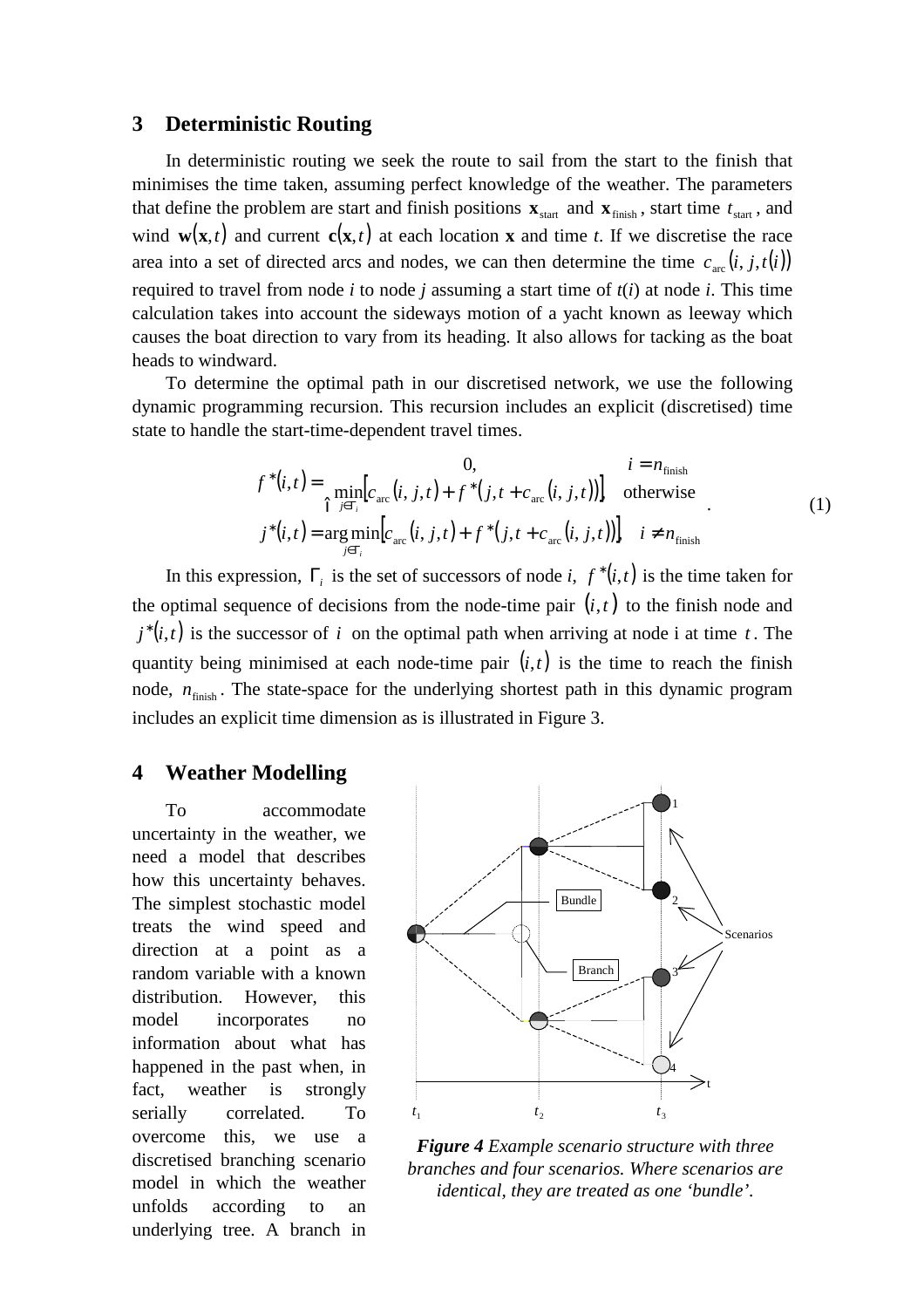

*Figure 5 All possible arcs and node-time-scenario triples for an example with four scenarios.*

the scenario tree structure represents the arrival of new information and a node the actual information. A possible representation of weather using this structure is shown in Figure 4. The node at time  $t_1$  represents the current weather situation. The two nodes at time  $t_2$  represent two possible outcomes for the wind direction and/or strength at that time; which of these possibilities eventuates is assumed to be revealed at time  $t_2$ according to some known set of probabilities. At some later time  $t_3$  each  $t_2$  weather outcome itself splits into two different weather outcomes, again with known associated probabilities. So called 'ensemble' forecasts of this type are now becoming available from a variety of sources.

We note that at time  $t_1$  there is only one possibility for the wind, that is all four scenarios are indistinguishable. We say that all 4 scenarios belong to the same *bundle*  $\{1, 2, 3, 4\}$ . At time  $t_2$  this bundle of four scenarios branches into two bundles of two scenarios each and at time  $t_3$  all four scenarios are distinguishable. We define  $\mathbf{B}(t)$  to be the set of bundles at time *t*. In the example above,  $\mathbf{B}(t) = \{1, 2, 3, 4\}$  for  $t_1 \le t < t_2$ , **B**(*t*) = {{1,2}, {3,4}} for  $t_2 \le t < t_3$ , and **B**(*t*) = {{1}, {2}, {3}, {4}} for  $t \ge t_3$ . We also define  $B(s,t)$  to be the bundle to which scenario *s* belongs at a certain time, *t*. In the example above,  $B(1,t) = \{1,2\}$  for  $t_1 \le t < t_2$ .

#### **5 Stochastic Solution Method**

An important feature of stochastic solutions is that they must be 'non-anticipative' in the sense that the route up to some time  $t_i$  must not depend upon scenario information that becomes available after time *t<sup>i</sup>* . One approach, known as progressive hedging (Rockafellar and Wets, 1991), is to initially relax this requirement, build an optimal path for each scenario, and then modify these paths so that they satisfy the non-anticipative requirements. We take an alternative approach in which stochastic dynamic programming (eg see Bertsekas, 1995) is used to solve the problem.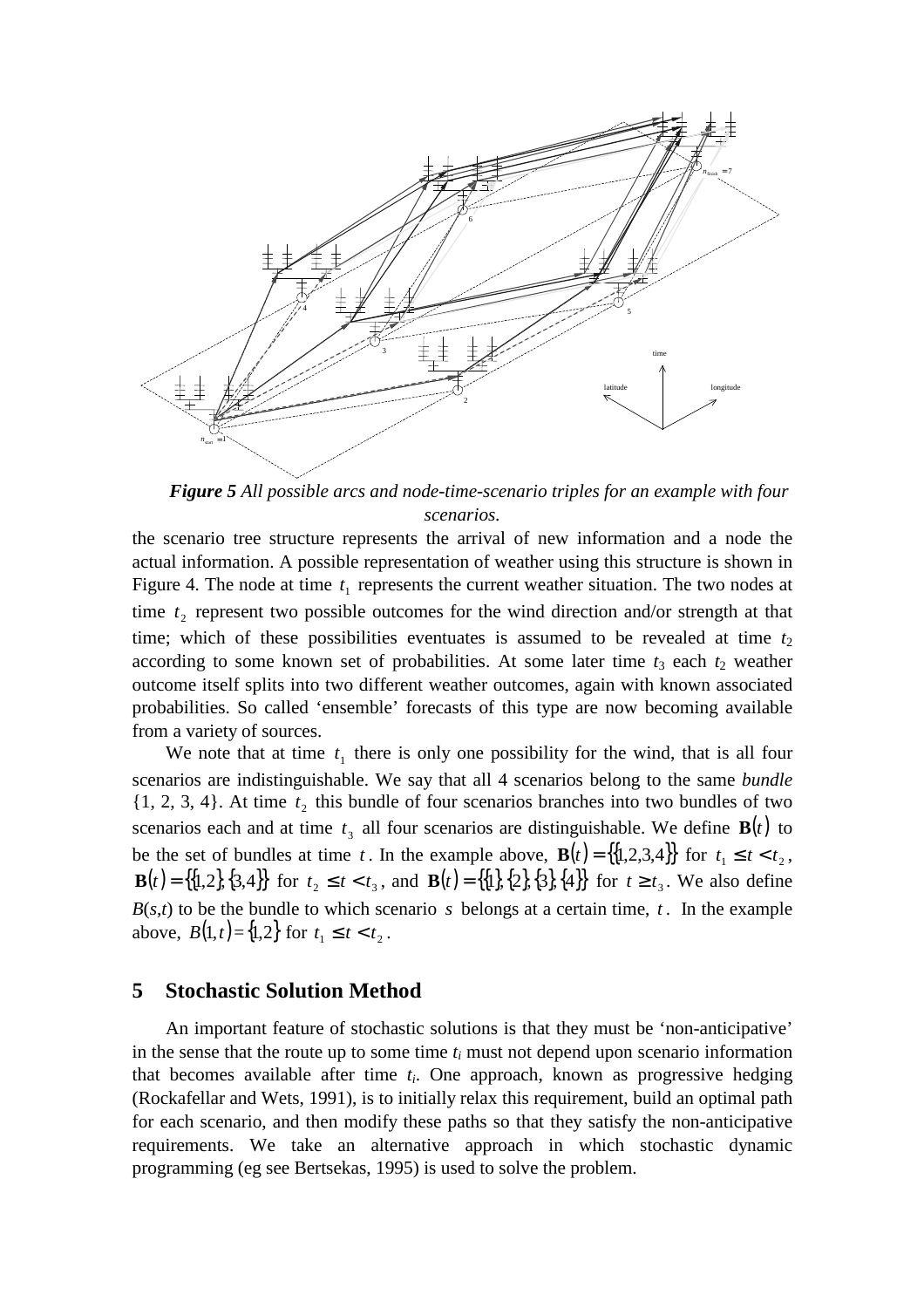A number of changes need to be made to the earlier deterministic dynamic program to incorporate the stochastic elements. In order to accommodate the uncertainty, it is necessary to know, in addition to the position and time, the location in the scenario tree. This requires the addition of another state variable that identifies the branches that have been taken. It is convenient to identify the branch history by specifying a scenario. This is depicted in Figure 5, where the tree at each node shows discretised time periods within the scenario tree of Figure 4. For this problem, we use the actual scenario, and not the scenario bundle, as the state variable; this allows correct interpolation of the weather between successive wind fields. (Note that this allows for the weather to vary and impact on the boat speed before that becomes apparent to the decision maker as the realisation of a scenario.)

From the node-time-scenario triple  $(i, t, s)$  we know that the only scenarios that can possibly eventuate are those in the same bundle as *s* at time *t*, that is  $s' \in B(s,t)$ , where  $B(s,t)$  is the bundle of scenarios that contains scenario *s* at time *t*.. Thus, we want to choose the successor to node *i*,  $j^*(i,t,s)$ , that gives the least expected time to go, where the (conditional) expectation is taken over the scenarios  $s' \in B(s,t)$ . Let  $t^*(i, j, t, s)$  be the expected optimal time to go from node *i*, at time *t*, in scenario *s*, when passing through node *j* next, given by:

$$
t^*(i, j, t, s) = \sum_{s' \in B(s, t)} \frac{p_{s'}}{p_{B(s, t)}} \left[ \frac{c_{\text{arc}}(i, j, t, s') + c_{\text{arc}}(i, j, t, s')}{f^*(j, t + c_{\text{arc}}(i, j, t, s'), s')} \right],
$$
 (2)

where  $p_{B(s,t)}$  $=\sum_{s'\in B(s,t)}p_{s'}$  $s \in B(s,t)$  $p_{B(s,t)} = \sum p_s$ ,  $\sum_{i=1}^{n} p_{s_i}$  is the probability of the bundle containing scenario *s* at time *t* and  $p_{s}/p_{B(s,t)}$  is the conditional probability of scenario s' at time t given that it is

known that one of the scenarios in the bundle containing scenario *s* will eventuate. Modifying (1) to choose the successor  $j^*$  to node  $i$  that minimises the expected optimal time to go gives the stochastic forward-looking recursion:

$$
f^*(i,t,s) = \begin{cases} 0, & i = n_{\text{finish}} \\ \min_{j \in \Gamma_i} t^*(i, j, t, s), & \text{otherwise} \end{cases}
$$
  

$$
j^*(i,t,s) = \arg\min_{j \in \Gamma_i} t^*(i, j, t, s), \quad i \neq n_{\text{finish}}
$$
 (3)

This recursion forms the heart of the dynamic program we use to obtain our stochastic routes.

#### **6 Implementation**

If this software is to be used on board during races, it is important that solution times are kept to a minimum. This is particularly difficult for a dynamic program such as ours which has a large number of states and stages. There are a number of techniques we use to reduce running times. Firstly, we sort the successors of each node by distance from that node and use bounding to achieve speed-ups of approximately 60%. We also exclude successors based on angle spacing and distance respectively. Using these together achieves speed-ups of approximately 90%. We also use an adaptation of a Pijavskii-Shubert algorithm (Pijavskii, 1972; Shubert, 1972) for global optimisation to achieve a small further speed-up.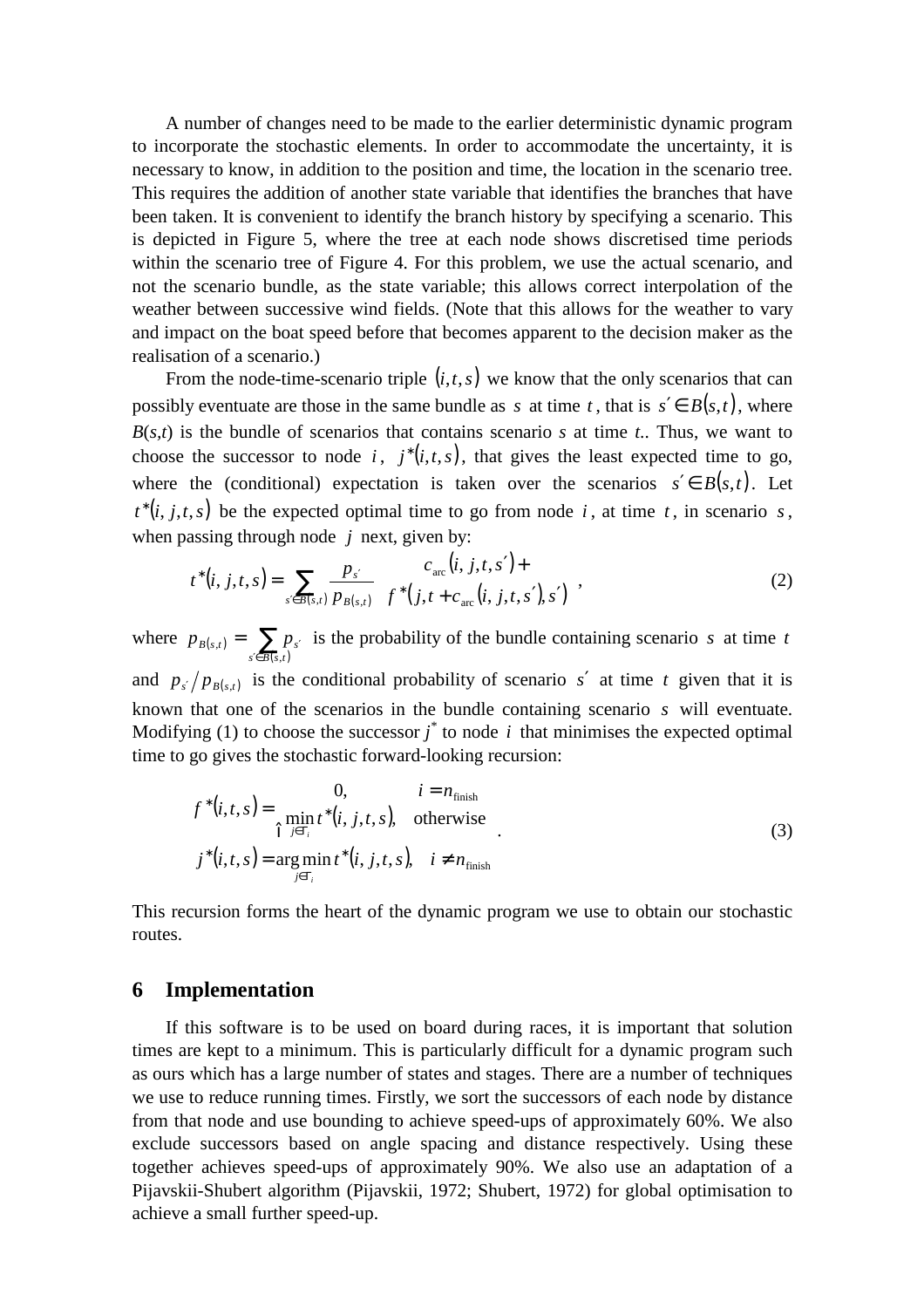

*Figure 6 Example of the evolution of the weather over time in two scenarios. Scenario 1* proceeds (a) to (b) to (d) while scenario 2 proceeds (a) to (c) to (e). From (a), the weather *evolves to (b) (scenario 1) with probability 0.75 and to (d) (scenario 2) with probability 0.25.*

## **7 Results**

To demonstrate our results, we compare the optimal solutions produced by the deterministic and stochastic solution methods under uncertain weather conditions. Consider the example of uncertain weather shown in Figure 6. Here the initial wind is a uniform 8 knot northerly. The weather then branches into two scenarios, one in which the wind is stronger towards the north and the other in which it is stronger toward the south. The probabilities of the two scenario are 0.75 and 0.25, respectively. In both cases the wind direction remains from the north. If we knew which of these two scenarios was going to eventuate, we could use a deterministic routing algorithm to obtain a minimal time route. However, such a route will perform badly if the other scenario eventuates. Figure 7 shows four routes for these weather conditions. The topmost and bottom-most routes are the deterministic minimal time solutions for scenarios 1 and 2, respectively. The splitting central routes are the stochastic solution. Note that they coincide at first and then diverge once it is known which scenario will eventuate.

The routes shown here are intuitive; the deterministic routes head towards the strongest wind, that is the route assuming scenario 1 takes a northerly course and that assuming scenario 2 takes a southerly course. The stochastic solution heads slightly north of the straight-line minimal distance route initially. When it becomes apparent which scenario is eventuating, the route is in a position to take advantage of either scenario. The position is better for scenario 1 because this scenario is more likely to eventuate than scenario 2. The expected travel time for each of these routes is shown in Table 1.

The expected optimal route time shown in this table is simply the expectation of the optimal route times under each individual scenario. We can see that the stochastic solution has the best expected time, at just over two hours less than the next best, the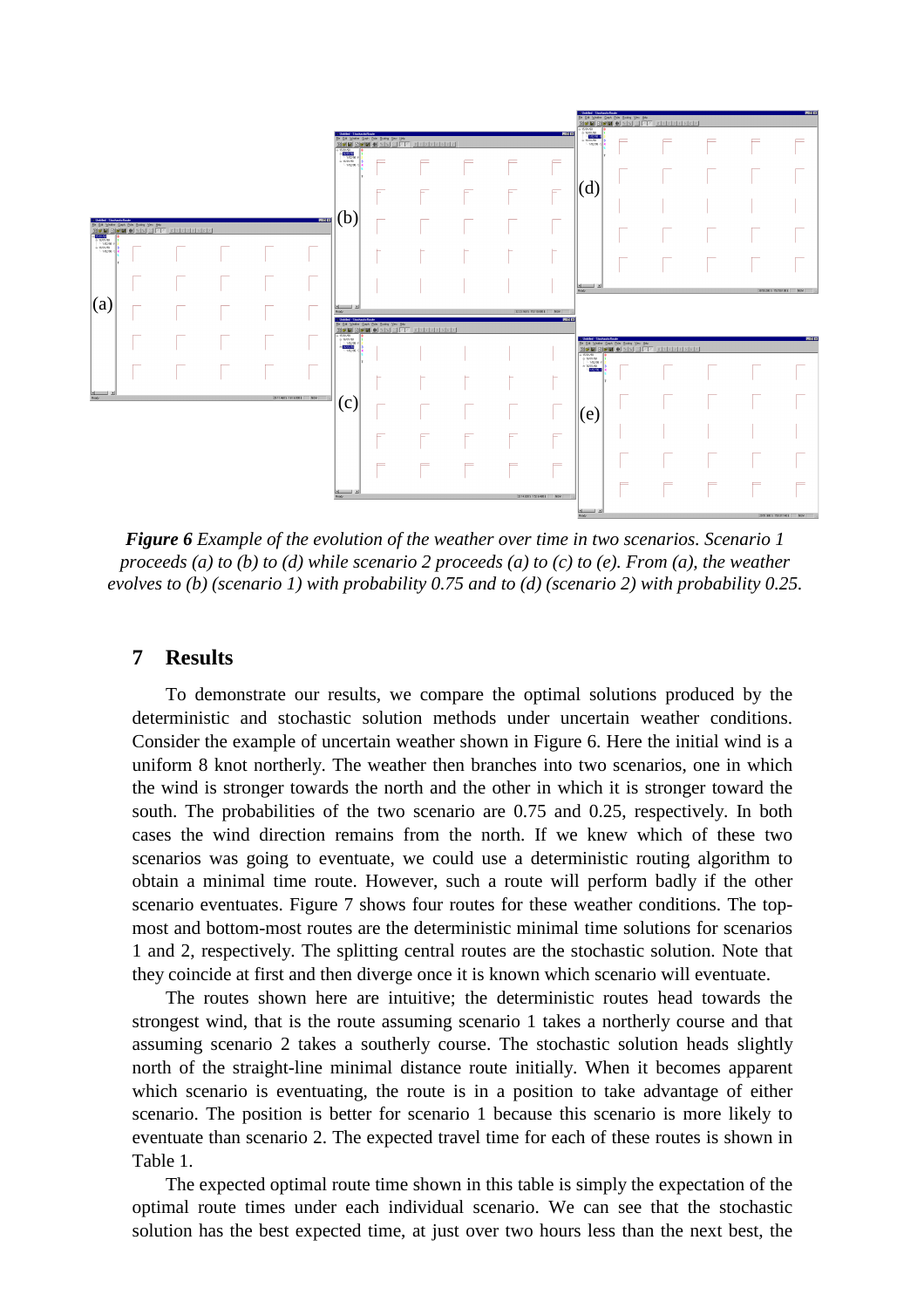deterministic solution assuming scenario 1. The expected time for the deterministic solution assuming scenario 2 is another four hours behind this. The reason the deterministic solution assuming scenario 1 does so much better than that assuming scenario 2 is that scenario 1 is more likely than scenario 2 and therefore has more influence on the expected time.

# **8 Conclusions**

We have developed a technique for computing minimal expected time routes under uncertain weather conditions. To accomplish this we have discretised both the area of ocean and the time over which we consider sailing and applied a stochastic dynamic programming algorithm. We have modelled the uncertainty in the weather by a branching scenario tree in order to capture the serial correlation that exists due to the way weather evolves over time. Careful attention to implementation details has reduced running times to about 5-10 minutes, making this system suitable for its intended application of on-yacht use during racing.

# **References and Bibliography**

- Allsopp, T. (1998), Stochastic Weather Routing For Sailing Vessels, A thesis submitted in partial fulfilment of the requirements for the degree of Master of Engineering, Department of Engineering Science, The University of Auckland, New Zealand
- Bijlsma, S. J. (1975) *On Minimal-Time Ship Routing*. Koninklijk Nederlands Meteorologisch Instituut, Mededelingen en verhandelingen, No. 94
- Bertsekas, D. P., (1995) *Dynamic Programming and Optimal Control* Volumes 1 and 2, Athena Scientific, Belmont, Mass.
- Carryer, M. (1995) *Optimal yacht routing strategies using progressive hedging*.Fourth Year Project, Department of Engineering Science, University of Auckland, New Zealand
- Dey, C. H. (1998) *NCEP Office Note 388 – GRIB (Edition 1)* [online]. Avaliable: ftp://nic.fb4.noaa.gov/pub/nws/nmc/docs/gribed1/ (August 24, 1998)



*Figure 7 Deterministic (top-most and bottom-most), and stochastic (central splitting) solutions.*